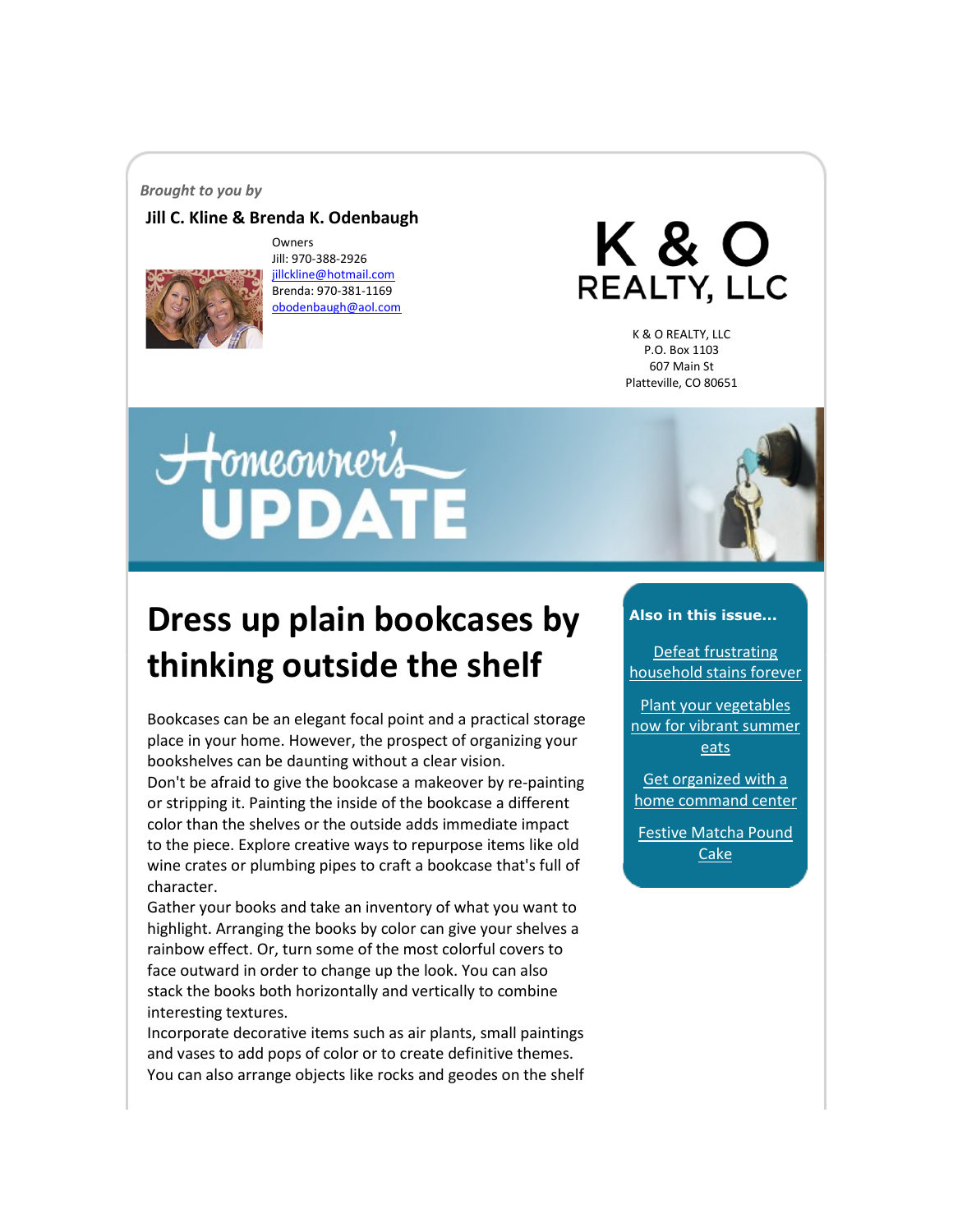with the corresponding books on archaeology and geology. Placing wire baskets among your books adds practical storage space for less visually artistic items.

Decide on your vision, think outside the shelf and transform your bookcases from boring to beautiful.

[Print This Article](http://www.tpmco.com/pmcwebdata/enewsletters/2018-03/3524524_1.html)



## <span id="page-1-0"></span>**Defeat frustrating household stains forever**

It's spring cleaning season and you know what that means: time to invest in some powerful stain removers to vaporize the unsightly marks on your home furnishings.

Commercial cleaners might be your go-to products. But, with a little planning, try making your own. It's more cost-effective, kinder to the environment and does the job well, if not better, than the toxic chemicals you may have been using.

Tired of battling those everyday food stains on your favorite button-down shirt? A tomato soup splash on the couch? Or a wall-turned-into-canvas by your 3-year-old artist in residence? With these essentials, you may now assume the role of hero in your stain-fighting saga. Your cleaning weapons should include white vinegar, baking soda, bleach, laundry detergent, and rubbing alcohol.

Now, let's get down to the nitty-gritty. Determine what kind of stain you're targeting, mix the ingredients and then make the attack. (Be sure to check a small, inconspicuous area for colorfastness before treating the stain.)

#### **Clothing**

Remember when the filling in that blueberry pie ruined your favorite shirt? Try this trick the next time: Wet the stain with white vinegar and let it sit for a few minutes before washing. For stronger stains, mix white vinegar with your detergent for a more thorough cleaning.

#### **Upholstery**

Nobody wants to watch cartoons or the latest TV series without some munchies. But drippy Popsicles and chocolate-covered pretzels melting into your cushions make formidable foes. Wet the area with equal parts of white vinegar and rubbing alcohol, and let sit for two minutes before gently blotting.

#### **Carpeting**

For lighter stains like soda or tea, you can use a simple concoction of white vinegar and water.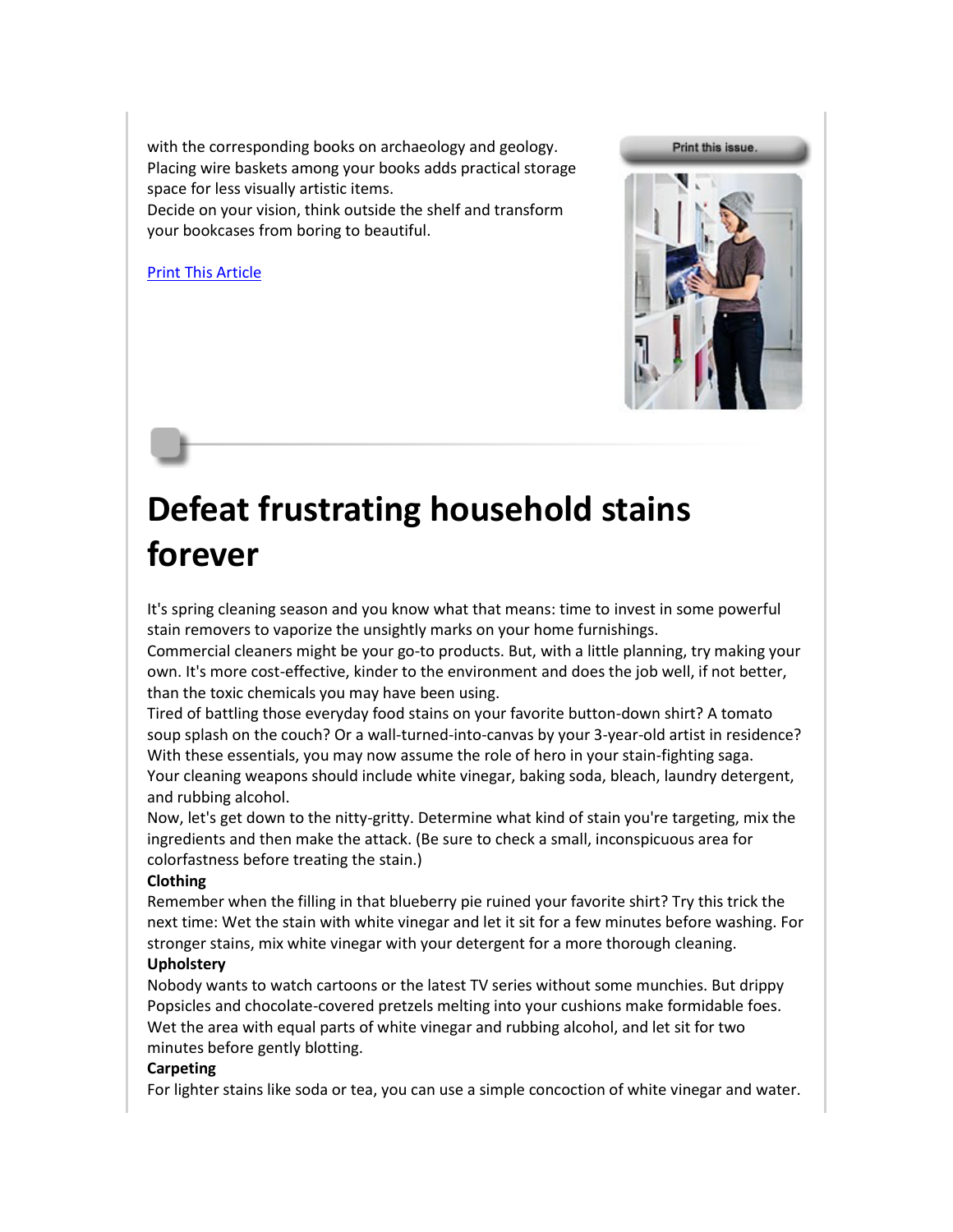For heavier stains like grape juice or a smashed strawberry, adjust the recipe by adding a tablespoon of laundry detergent.

#### **Walls**

Magic sponge erasers may have been your holy grail, but have you tried baking soda? Known for its powerful stain-lifting properties, you need this in your arsenal. For your toughest wall stains, mix white vinegar and baking soda to create a paste and then apply to the stained area. Use a wet cloth to wipe away and let dry.

[Print This Article](http://www.tpmco.com/pmcwebdata/enewsletters/2018-03/3524524_2.html)

## <span id="page-2-0"></span>**Plant your vegetables now for vibrant summer eats**

While it's more pertinent for some regions of the country than others, it's still a good idea to start tending to your garden as soon as weather conditions allow.

As the ground warms up, gather your vegetable seeds and prepare your soil. If you have potted herbs like rosemary, sage and thyme, keep them indoors until the risk of damaging spring storms is reduced.

Consider creating a theme with your garden this year, such as a "salsa" garden with peppers, tomatoes, onions, basil, cilantro, beans, and corn. Some other vegetables to plant in the early spring are cabbage, carrots, summer squash, cucumbers, beets, peas, and sweet corn. Your local lawn and garden center is a convenient option for buying your seeds, or you can save the seeds from the vegetables you use, like squash seeds and sprouted potatoes. There are also many websites that sell seeds, such as *seedsavers.org* and *burpee.com.* Do some research to see which option best fits your budget, scale and schedule.

While the weather can be unpredictable, with the right care and attention to detail, your garden will be ready to flourish. Now, it's time to find those gardening gloves!

### [Print This Article](http://www.tpmco.com/pmcwebdata/enewsletters/2018-03/3524524_3.html)

## <span id="page-2-1"></span>**Get organized with a home command center**

Are you constantly misplacing your keys or losing track of the kids' schedules? You're not alone! Get organized this spring by creating a custom command center equipped with all the tools you and your family need to stay on track. Here's how to get started: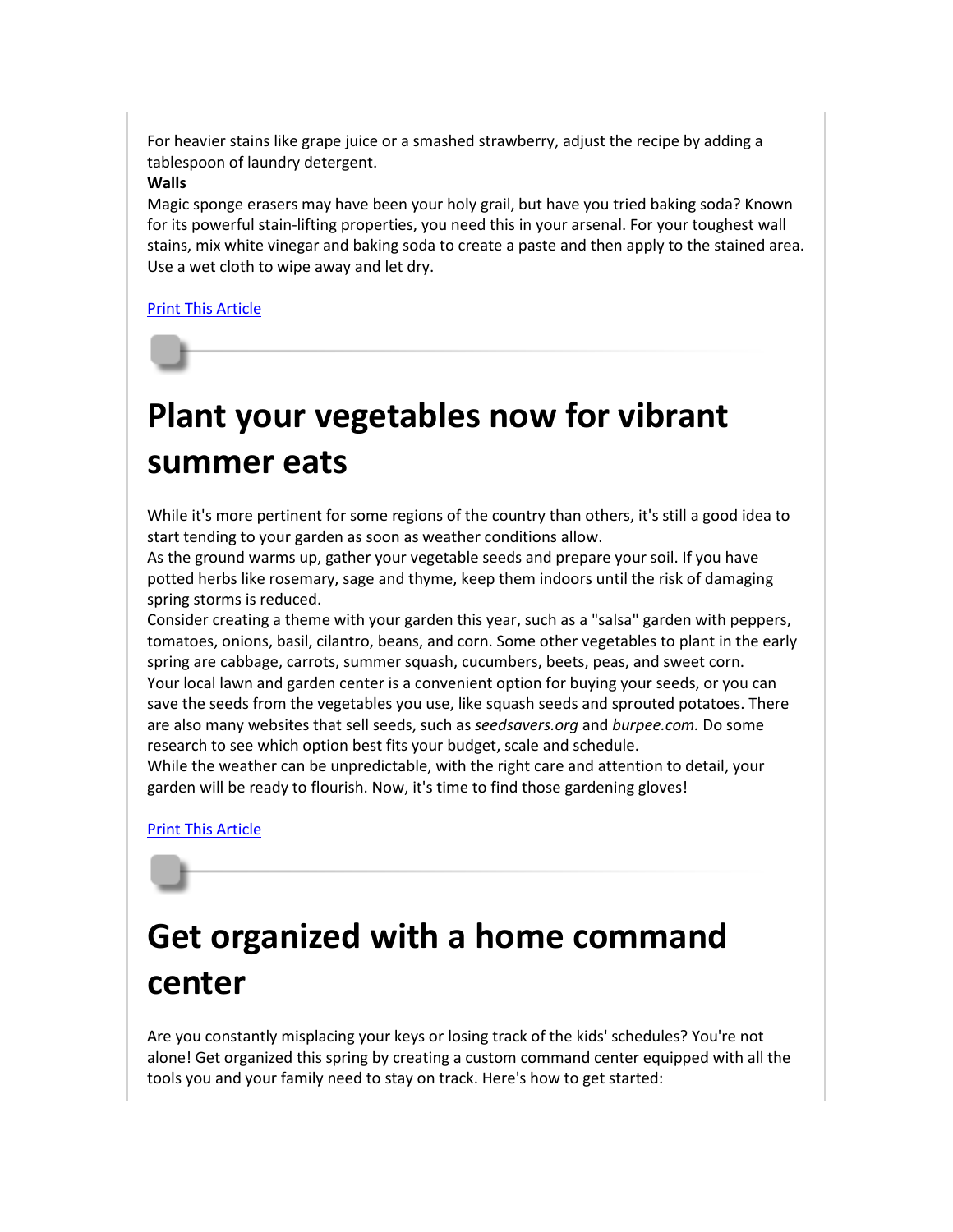**1. Choose the location wisely.** Place the command center in an area such as the kitchen or entryway that's easily accessible to all members of the family. Don't stress about needing a large space. With the right resources, you can transform a small, empty wall into a functional and efficient display.

**2. Equip your command center with essentials that keep your family organized.** A large calendar that's easily updated can serve as your base. Add hooks to keep keys from going astray, a basket to catch loose papers and mail, and a magnetic whiteboard to leave notes for others.

**3. Pick items that coordinate with the style and color scheme in your home.** This space should add organization and attractiveness to your home at the same time. Visit a specialty paper store for your calendar and add art prints or a favorite framed quote to make the space more appealing.

#### [Print This Article](http://www.tpmco.com/pmcwebdata/enewsletters/2018-03/3524524_4.html)

## <span id="page-3-0"></span>**Festive Matcha Pound Cake**



[Print This Article](http://www.tpmco.com/pmcwebdata/enewsletters/2018-03/3524524_5.html)



**◯ ©2018** The Personal Marketing Company. All rights reserved. Reproductions in any form, in part or in whole, are prohibited without written permission. If your property is currently listed for sale or lease, this is not intended as a solicitation of that listing. The material in this publication is for your information only and not intended to be used in lieu of seeking additional consumer or professional advice. All trademarked names or quotations are registered trademarks of their respective owners.

If you would like to opt out of any future mailings, please [click here.](mailto:obodenbaugh@aol.com?subject=Opt-Out%20From%20Future%20Mailings)